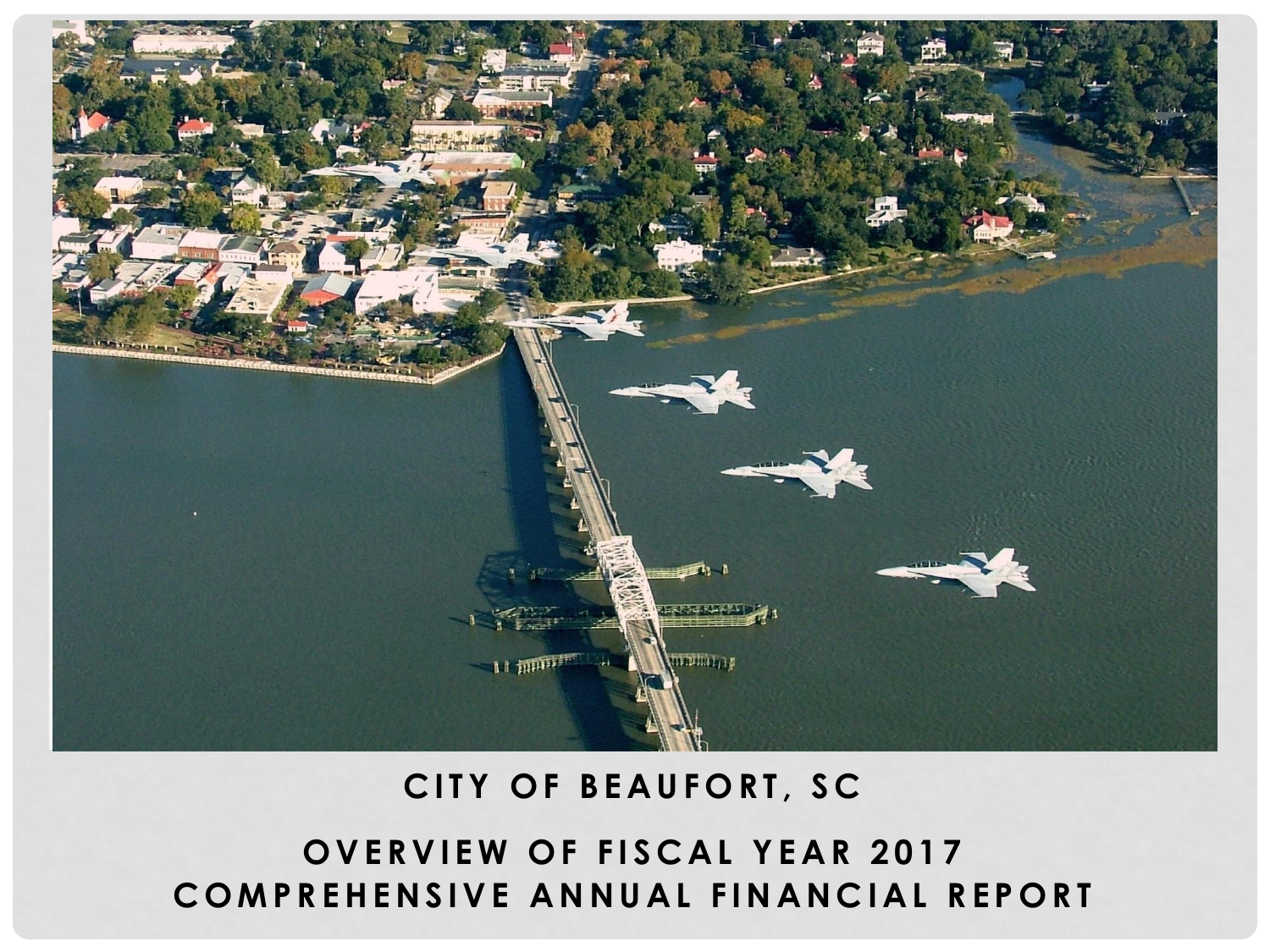### **OVERVIEW OF THE COMPREHENSIVE ANNUAL FINANCIAL REPORT (CAFR)**

- $\triangleright$  Introductory Section begins on Page A -1
	- ✓ Transmittal Letter Opportunity for Management to offer more "subjective information" than would be acceptable for the MD & A.
	- ✓ FY 2016 Government Finance Officers Association Certificate of Achievement in for Excellence in Financial Reporting.
		- ❖ This is the eighth year that the City has been awarded this prestigious national award recognizing its conformance with the highest standards for preparation of state and local government financial reports.
		- ❖ The City has applied under this award program for its FY 2017 CAFR.
	- ✓ Organizational Chart
	- ✓ List of Principal Officials
- $\triangleright$  Financial Section begins on Page B 1
	- ✓ Independent Auditor's Report
		- ❖ Our Independent Auditing Firm of Mauldin & Jenkins issued an Unmodified audit report a clean opinion.
		- ❖ The financial statements are considered to present fairly the financial position and results of operations as of and for the year ended June 30, 2017.
		- ❖ Required Supplementary Information contained in the Management's Discussion and Analysis starting on Page C-1 and the budgetary comparison information starting on Page E-1 are required by auditing standards, but no opinion is expressed and no assurance is provided on that respective information.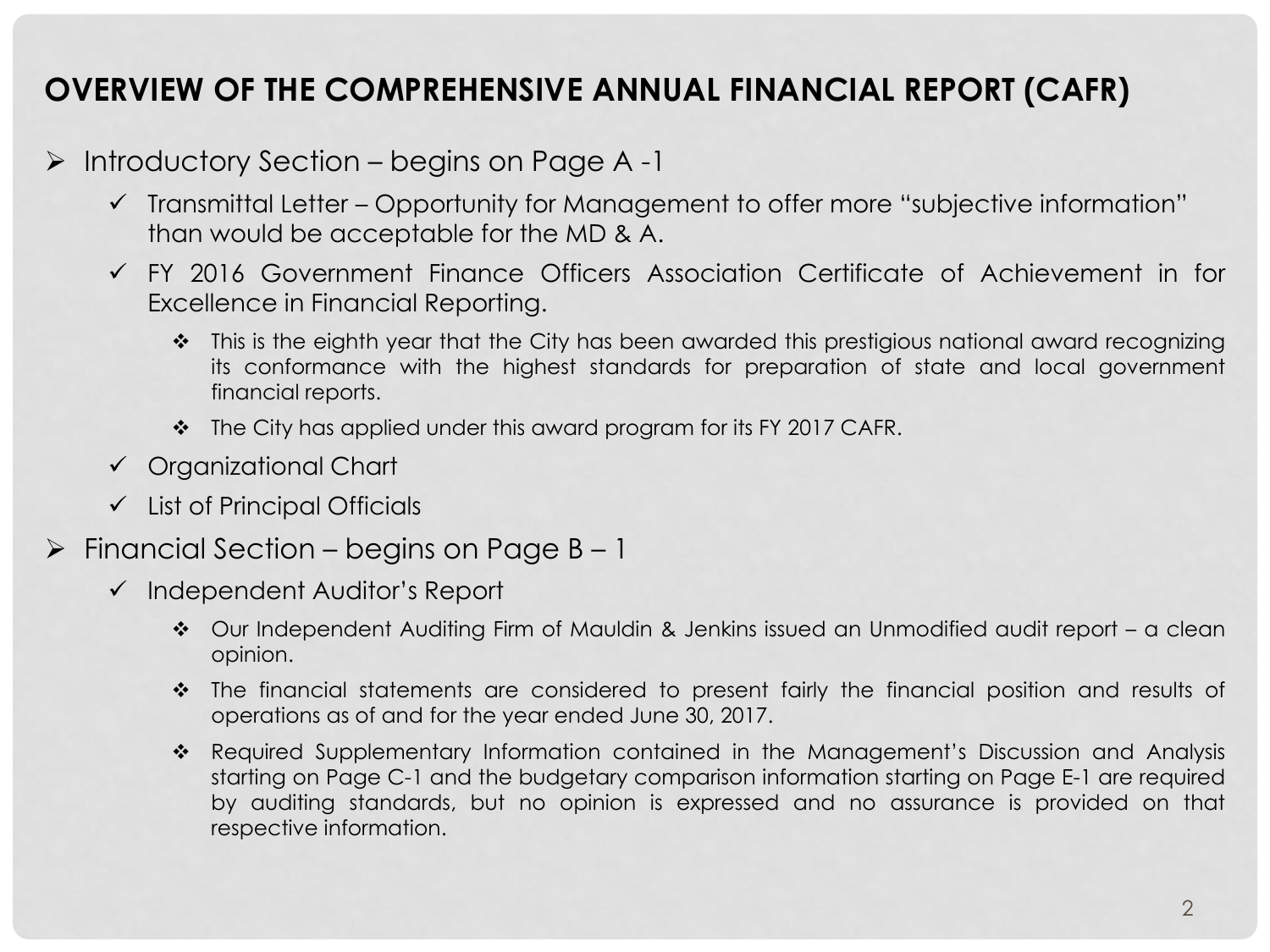- ❖ The opinion covers other information such as combining and individual nonmajor fund financial statements (starting on page F-1) in relation to the basic financial statements as a whole are fairly stated in all material respects.
- ❖ Lastly, the opinion refers to additional reports issued by the auditor covering its compliance with provisions of laws, regulations, contracts and grant agreements. This report can be found at Page H-1.
- $\checkmark$  Management's Discussion and Analysis begins on page C 1
	- ❖ A narrative introduction, overview and analysis of the basic financial statements.
	- ❖ Readers are encourages to consider the information presented in the MD&A in conjunction with transmittal letter, financial statements, notes to the financial statements and statistical information to enhance their understanding of the City's overall financial performance.
- $\checkmark$  Government Wide Financial Statements begins on page D-1
	- ❖ Statement of Net Position and the Statement of Activities
	- ❖ Assets plus Deferred Outflows = Liabilities plus Deferred Inflows plus Net Position.
	- ❖ Note disclosure on Deferred Outflows and Deferred Inflows can be found on page D-14.
	- ❖ The City had two items that arose as deferred inflows: one on the fund financial statements that qualifies for reporting a Deferred Inflow on the Balance Sheet of the Governmental Fund Financial Statement on page D-3. The governmental funds report *Unavailable Revenue* from property taxes and other receivables that are deferred, recognized as an inflow of resources in which amounts become available. The other that related to deferred pension credits in connection with the City pension plan that is reported on the Statement of Net Position on page D-1.
	- ❖ Implementation of GASB 68, Financial Accounting and reporting for Pensions, resulted in items reported in deferred outflows of resources and deferred inflows of resources, on the Statement of Net Position on page D-1. Pension note disclosure is also noted on pages D-22 through D-30. In addition, refunding charges which is the difference between the acquisition price and the refunded debt is recognized as a Deferred Outflow on the Statement of Net <sub>3</sub> Position.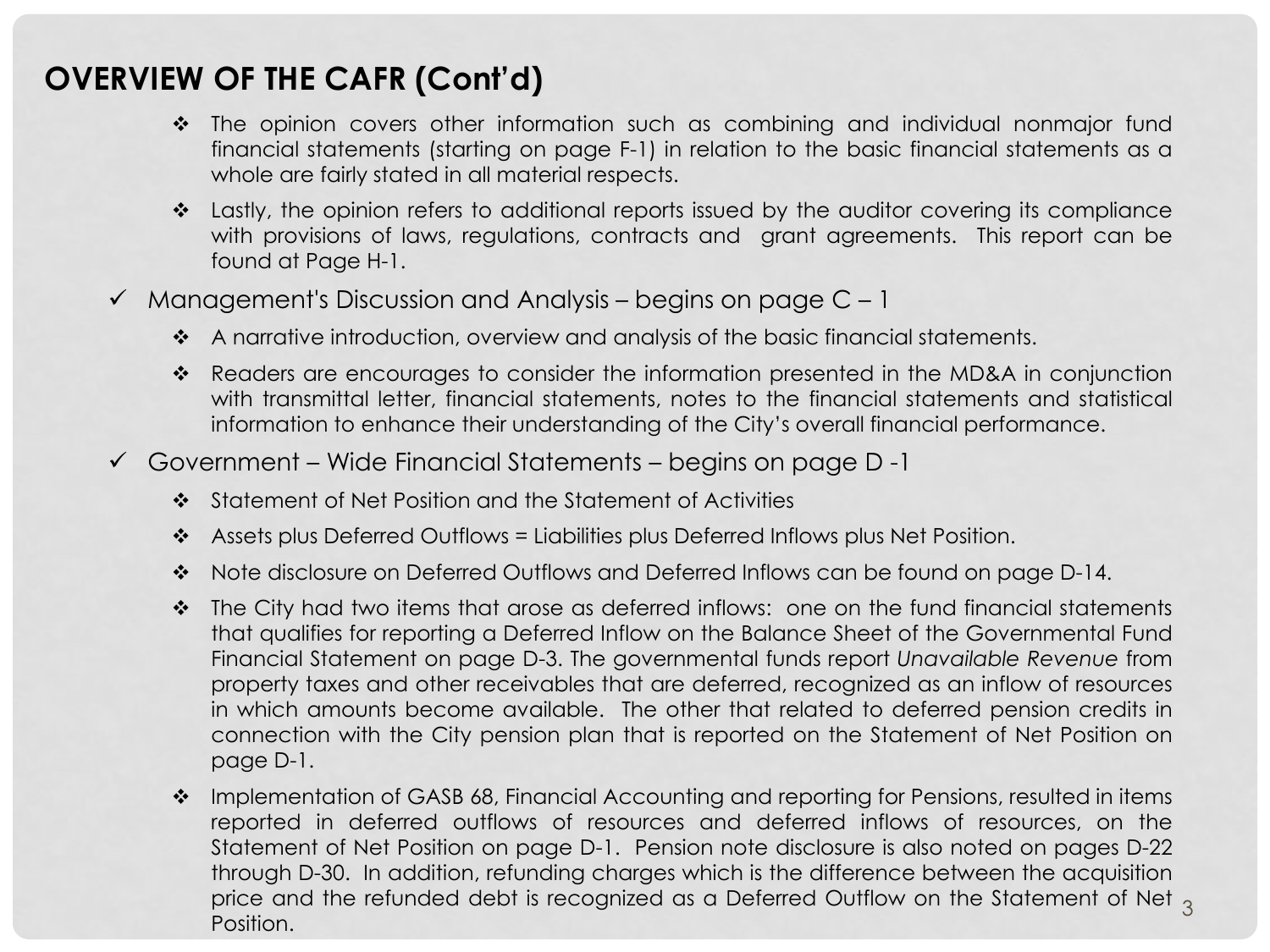❖ Government-wide financial statements begin on page D -1. The Statement of Net Position, formally called the Balance Sheet provides a broad, long-term overview of the City's finances on a full accrual basis, much like a business. This Statement is followed by the Statement of Activities.

Capital assets and long term debt are included.

❖ A snap shot of the Statement of Net Position is as follows:

|                                       | 2017          | 2016         | Change          | % Change  |
|---------------------------------------|---------------|--------------|-----------------|-----------|
| Assets:                               |               |              |                 |           |
| Current and other assets              | \$25,375,103  | \$23,620,810 | \$1,754,293     | 7.43%     |
| Capital assets                        | 47,016,894    | 45,329,588   | 1,687,306       | 3.72%     |
| <b>Total assets</b>                   | 72,391,997    | 68,950,398   | 3,441,599       | 4.99%     |
| Deferred outflows of resources:       |               |              |                 |           |
| Deferred loss on debt refunding       | 537,365       | 600,833      | (63, 468)       | 100.00%   |
| Deferred pension charges              | 3,130,925     | 1,333,315    | 1,797,610       | 134.82%   |
| Total deferrred outflows of resources | 3,668,290     | 1,934,148    | 1,734,142       | 89.66%    |
| Liabilities:                          |               |              |                 |           |
| Long-term liabilities                 | 32,394,194    | 28,335,791   | 4,058,403       | 14.32%    |
| Other liabilites                      | 3, 137, 264   | 3,842,587    | (705, 323)      | $-18.36%$ |
| <b>Total liabilities</b>              | 35,531,458    | 32,178,378   | 3,353,080       | 10.42%    |
| Deferred inflows of resources:        |               |              |                 |           |
| Deferred pension credits              | 91,867        | 77,969       | 13,898          | 17.83%    |
| Net position:                         |               |              |                 |           |
| Net investment in capital assets      | 29, 160, 304  | 29, 112, 934 | 47,370          | 0.16%     |
| Restricted                            | 15,820,888    | 13, 175, 311 | 2,645,577       | 20.08%    |
| Unrestricted                          | (4, 544, 230) | (3,660,046)  | (884, 184)      | 24.16%    |
| Total net position                    | \$40,436,962  | \$38,628,199 | 1,808,763<br>Ś. | 4.68%     |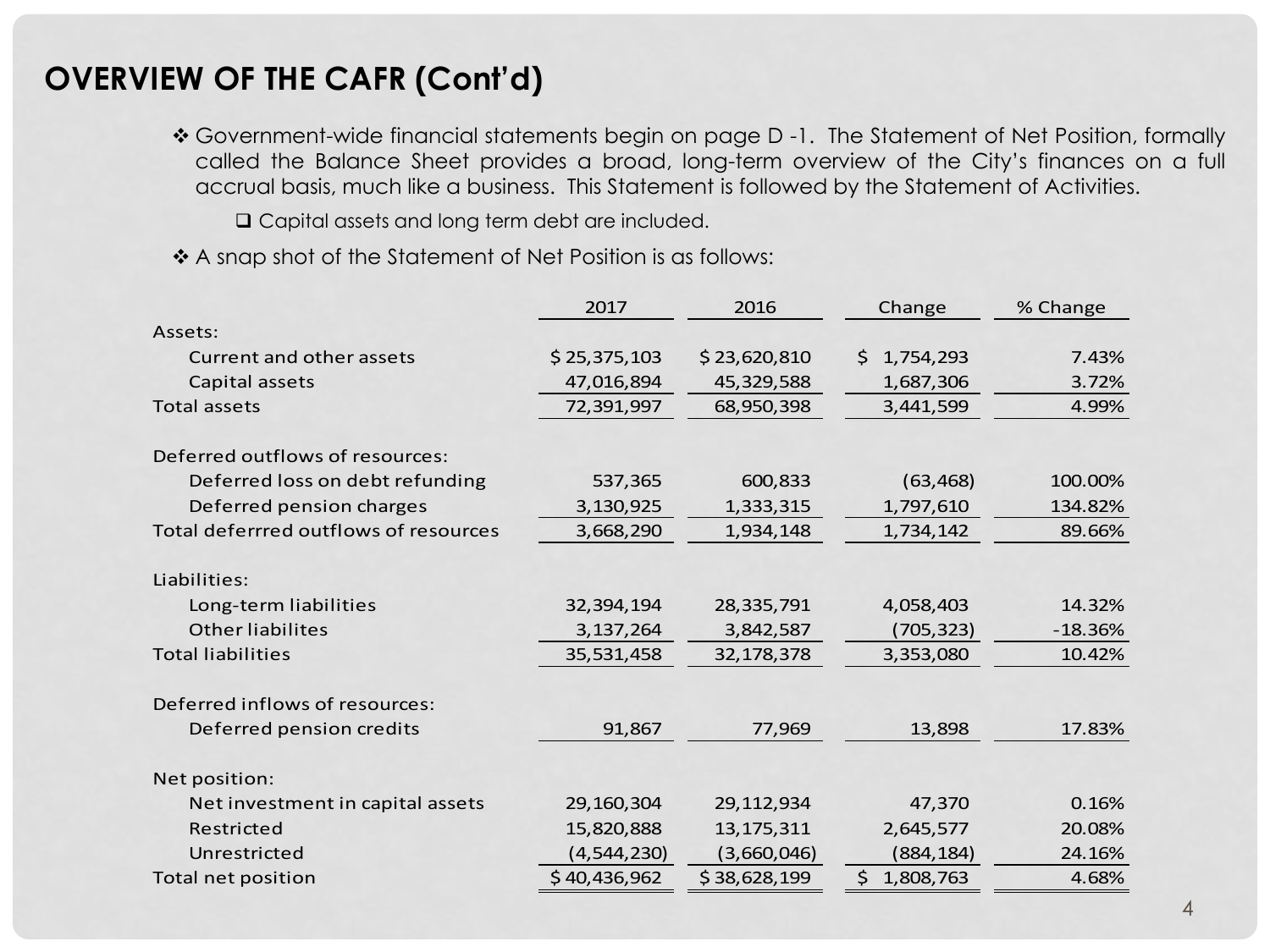Changes in the Statement of Net Position:

- ❖ 72.1% of the Net Position reflects the City's net investment in capital assets such as land, buildings, equipment and infrastructure, less any unspent debt proceeds used to acquire those assets.
- ❖ 39.1% of the Net Position reflects City resources that are subject to external restrictions through federal or state legislation, grant provisions, or debt instruments.
- ❖ A negative 11.23% of the Net Position is unrestricted and a result of the implementation of GASB 68.
- ❖ Restricted Net Position increased by \$2,645,577 almost entirely attributed to unspent TIF II funds and capital lease proceeds from the Energy Performance Services Contract with Johnson Controls.
- ❖ Net position increased \$1,808,768 during FY 2017.
- ❖ Key elements of significant changes in revenues and expenses are explained beginning on pages  $C - 5$  &  $C - 6$ .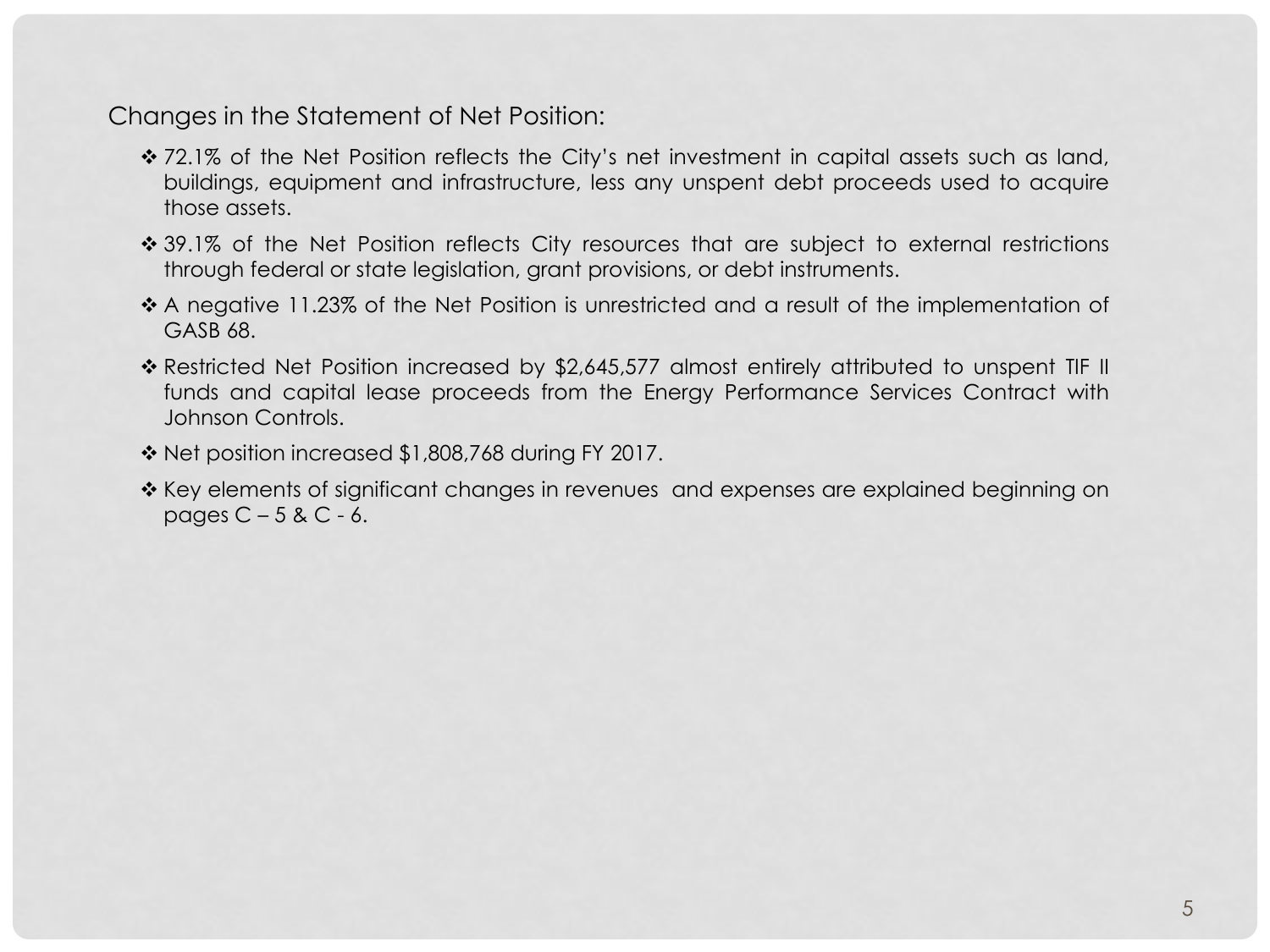- $\checkmark$  Fund Financial Statements begin on page D 3.
	- ❖ Governmental funds provide information of near term inflows, outflows and balances of available resources.
	- ❖ The General Fund, Tax Increment Financing District II Fund and the Capital Projects Fund are considered major funds for reporting purposes.
	- ❖ Nonmajor Funds: the Redevelopment Fund, State Accommodation Tax Fund, the Drug Control & Prevention Fund and the Cemeteries Fund are aggregated and presented as Other Governmental Funds.
	- ❖ Combined Fund Balance totaled \$23,904,195 or an increase of \$2,012,049. Increases in fund balance of \$1,257,259 in the General Fund and \$1,515,706 in the TIF II Fund, along with an decrease in fund balance of \$713,156 reported in the Capital Projects Fund represent the largest components to the net increase.

Planned use of fund balance in the Capital Projects fund as a result of active projects activity.

- ❖ 67.8% of the total \$23.9M Fund balance is non spendable or restricted by external parties.
- ❖ 7.78% of the total Governmental Funds fund balance is committed by formal action of the City Council for land acquisition, replacement of rolling stock capital, redevelopment initiatives, contractual obligations and law enforcement purposes.
- ❖ .42% of the total Governmental Fund fund balance is assigned to specific purposes constrained by the City's intent for their uses.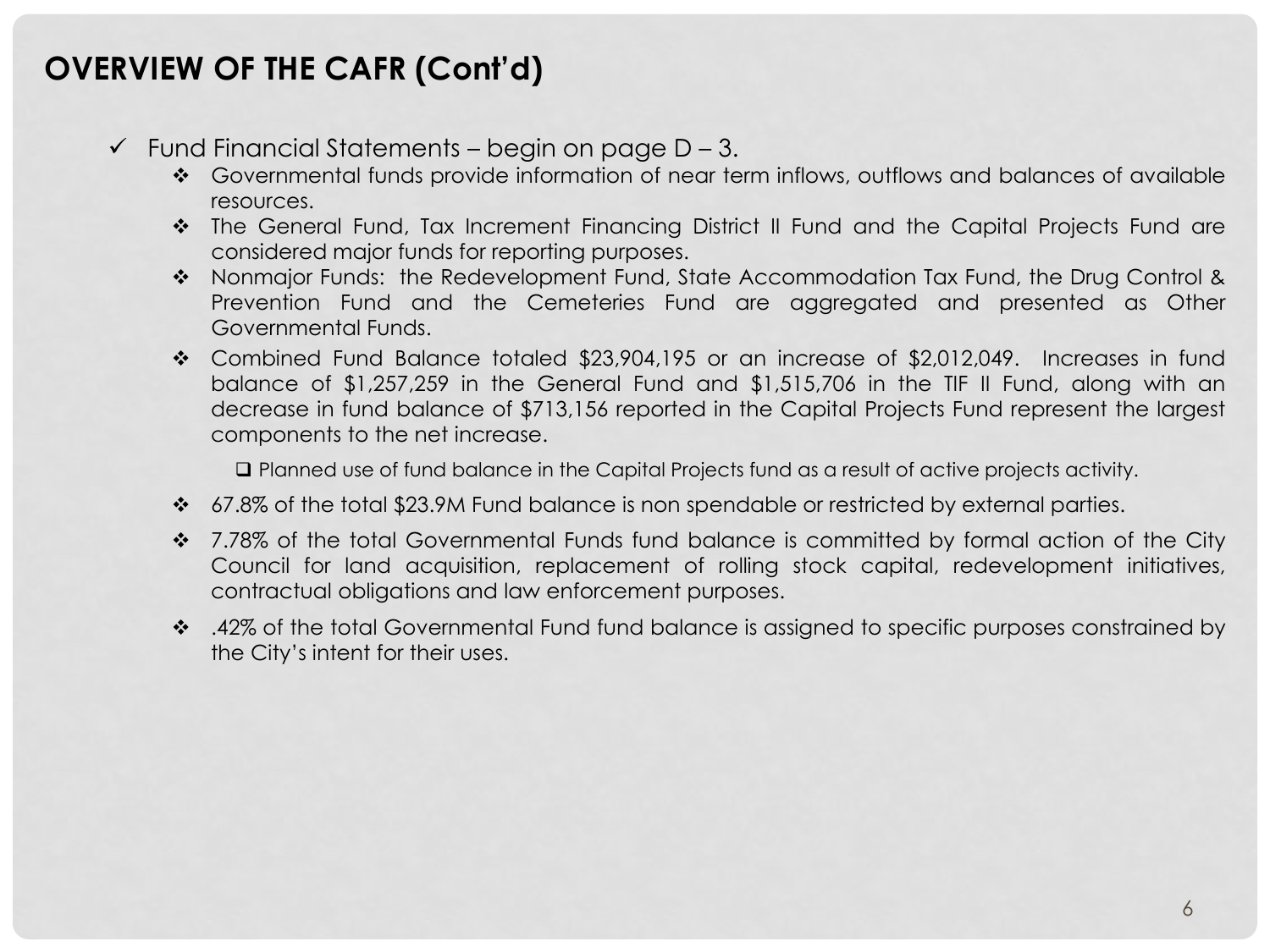- ❖ The balance of \$5,699,890 or 23.8% of the total governmental fund fund balance is unrestricted and unassigned and therefore available for spending at the City's discretion.
	- This balance is lightly below the 25% minimum fund balance target of the expenditures and recurring transfers as set forth by the City's Fund Balance Policy due to the use of the City's 3% contingency for emergencies as a result of Hurricane Matthew.
- ✓ General Fund
	- $\cdot \cdot$  Fund balance increased a net \$1,257,259 which is \$47,007 more than what was planned for in the FY 2017 budget.
	- $\cdot \cdot$  Revenues increased a net \$1,319,538 or 7.31% over the prior year.
		- Property Taxes reported a 9.74% increase totaling \$518,862
		- Hospitality and Local Accommodations Taxes increased \$141K or 5.46% over the prior year.
		- Increases of \$214K or 5.64% were realized in license and permits. Business License revenues increased \$136K while permit revenues increased \$78K.
		- $\Box$  Other revenue increases are discussed in the Management Discussion and Analysis on page C 7.
	- $\cdot \cdot$  General Fund expenditures increased a net \$2,801,526 or 15.59% over fiscal year 2016.
		- Increase related to the Energy Service Performance Contract of \$1.3M the costs of which are paid from the Capital Lease proceeds.
		- An increase of \$449K of Public Safety personnel costs associated with Hurricane Matthew.
		- $\Box$  Increased contract costs for plan reviews and building inspections of \$117K and grant costs within the Fire Department for protective clothing of \$240K under the Assistance to Firefighter grant.
		- Other Expenditure increases are discussed in the MD&A on page C-7.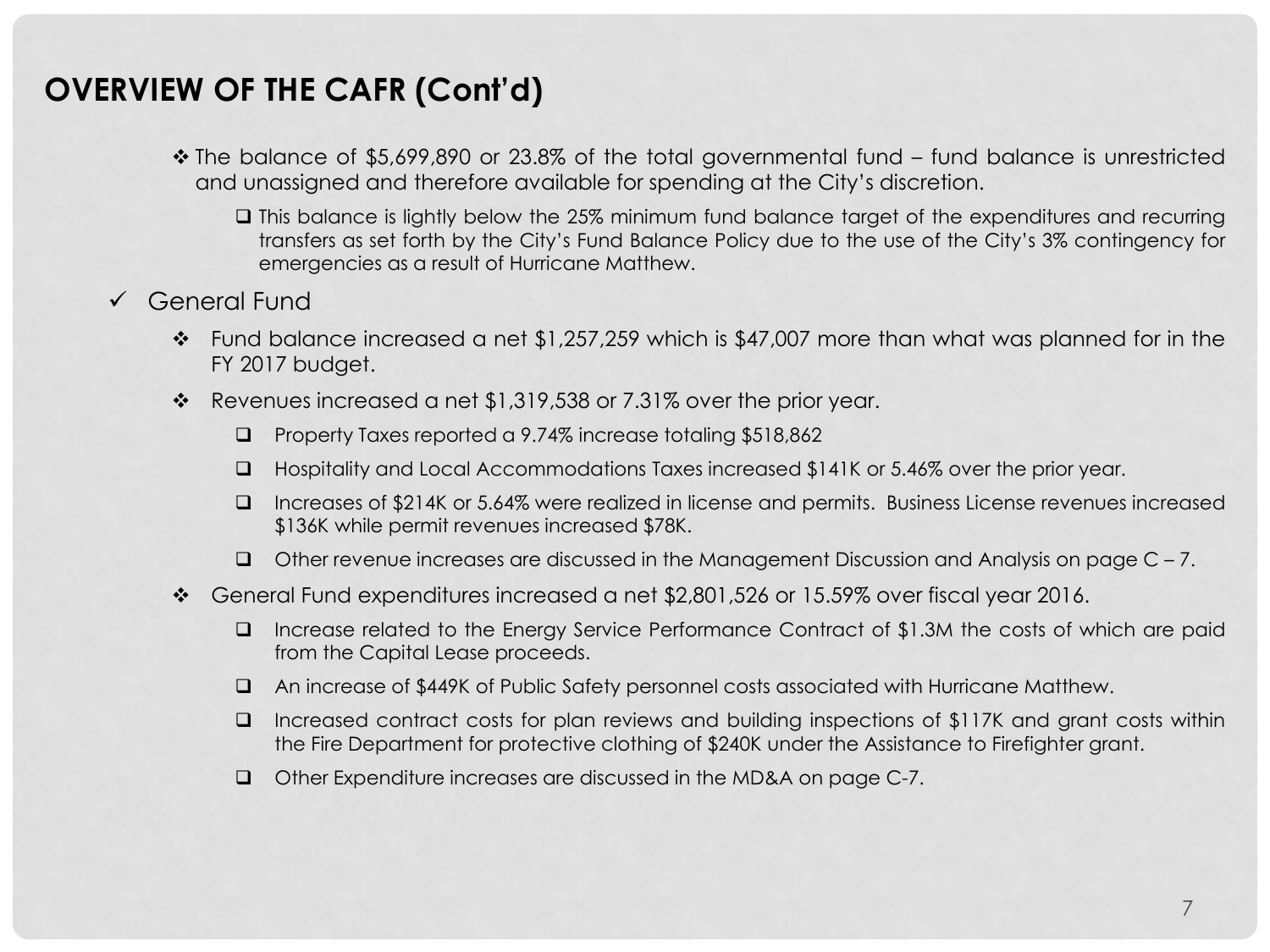- ✓ TIF II Fund
	- ❖ With the TIF II Increment lapsing at June 30, 2017, \$452K of the property tax base realized in FY 2017 was transferred to the General Fund.
	- ❖ Planned expenditures related to debt payments with the balance of the funds restricted in fund balance for future redevelopment projects.
- ✓ Capital Project Fund
	- ❖ Expenditure activity was \$889K less than FY 2016.
	- ❖ \$2,027,166 of the amount expended related to five projects:
		- o Emergency repairs to the Marina H Dock of \$258K
		- o Completion of the Marina Transient Dock project of \$281K
		- o Completion of the Battery Creek Headwaters Stormwater project of \$642K
		- o The Southside Boulevard project of \$172K and the Boundary Street project of \$115K.
- $\checkmark$  Long –term debt See page D-19 of the notes to the financial statements for further disclosure.
- $\checkmark$  The Notes to the Financial Statements begin on page D 8.
- ✓ Budgetary Comparison Schedules for the General Fund and the Tax Increment Financing District II Fund can be found beginning on page E -1.
- $\checkmark$  Supplementary Information containing combining financial statements for the Non major funds along with Budgetary comparison schedules for those non major funds that are budgeted follow along beginning on page F – 1.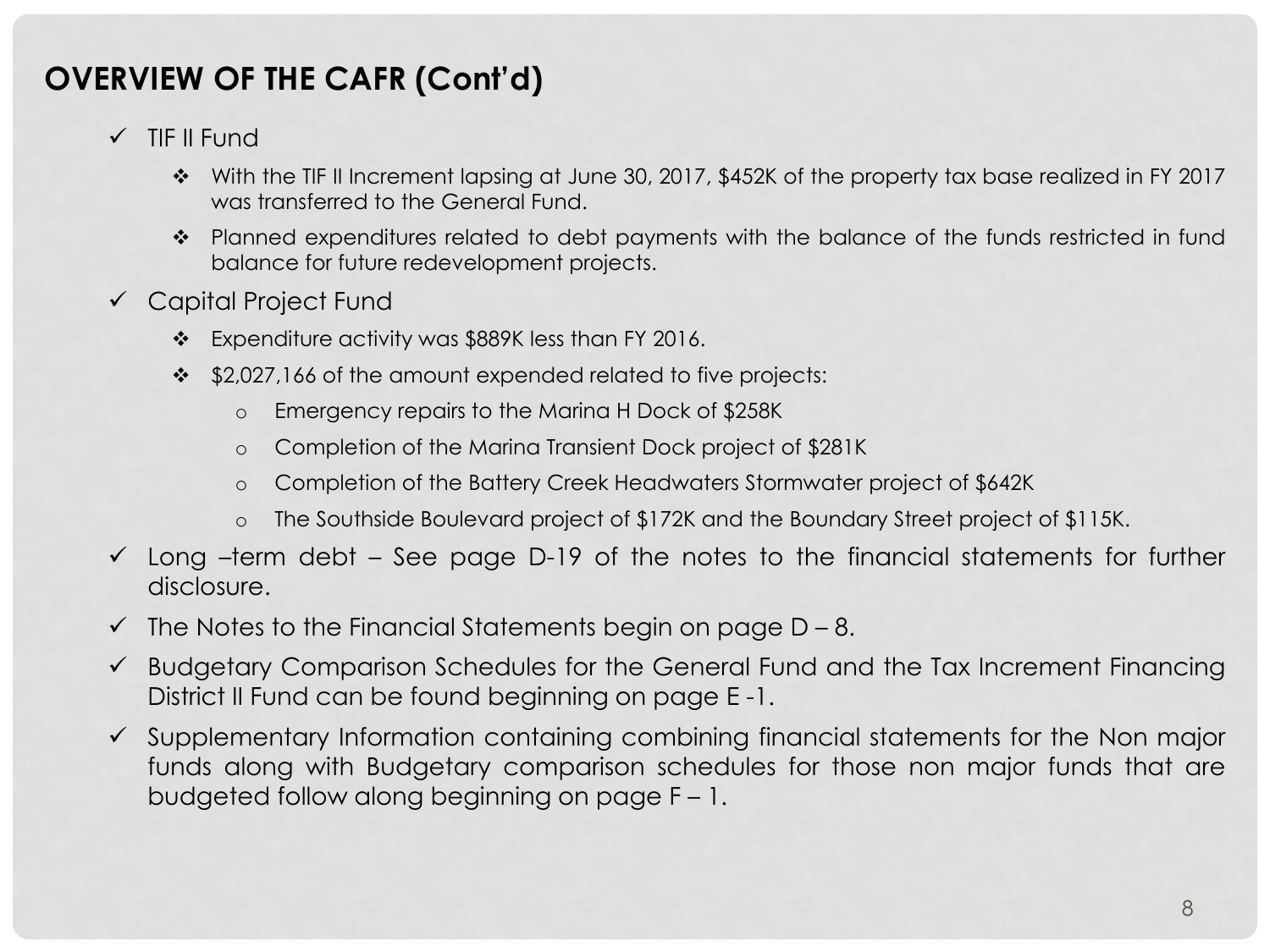- ✓ State Mandated Schedule related to Municipal Fines Assessments and Surcharges can be found on page  $F - 7$
- $\checkmark$  The Statistical Section beginning on page G 1 is an important source of trend information regarding the governments economic condition. It is designed to meet five objectives:
	- ❖ Provide information on financial trends: G-2 through G-7
	- ❖ Provide information on revenue capacity: G-8 through G-13
	- ❖ Provide information of debt capacity: G-14 through G-18
	- ❖ Provide demographic and economic information: G-19 through G-20
	- ❖ Provide operating information: G-21 through G-23
- $\checkmark$  Compliance Section begins on page H 1
	- ❖ Contains the Independent Auditor's report on Internal Control over Financial Reporting and on Compliance and Other Matters Based on an Audit of Financial Statements Performed in Accordance with *Government Auditing Standards.*
	- ❖ Based on the required auditing procedures there were no deficiencies in internal control identified, no instances of non compliance with the provisions of laws, regulations, contracts and grant agreements identified or required to be disclosed.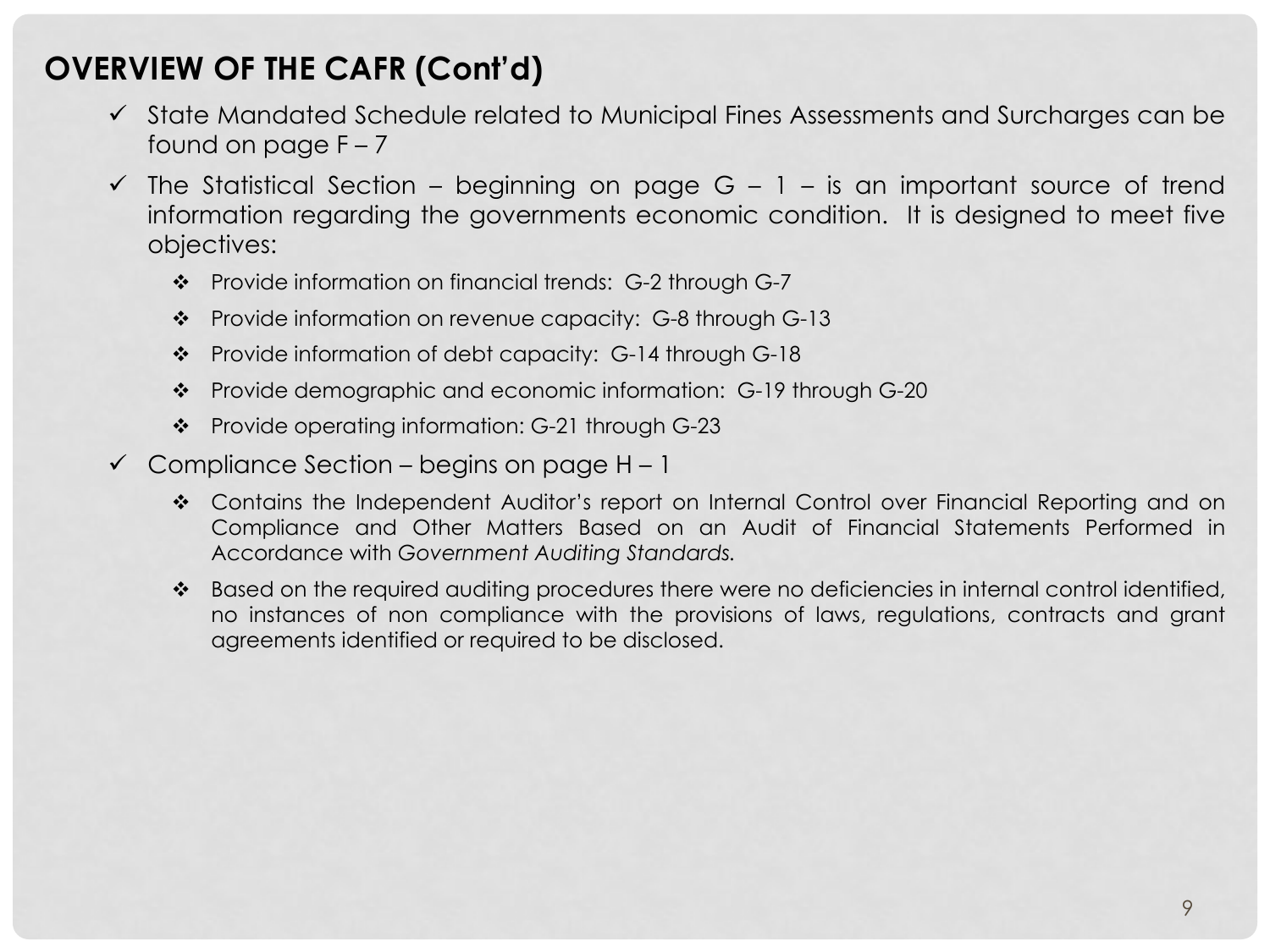#### **REQUIRED COMMUNICTIONS BY THE AUDITORS**

- ➢ Auditors are required to communicate with the governing body. This required communication includes:
	- ✓ Their responsibility under *Government Auditing Standards* and *Auditing Standards Generally Accepted in the United States of America.*
	- $\checkmark$  The City Management is ultimately responsible for the appropriateness of accounting policies. They did not identify any significant or unusual transactions or significant accounting policies in controversial or emerging areas for which there is a lack of authoritative guidance and that the City's policies relative to the timing of recording transactions are consistent with GAAP and typical government organizations.
	- $\checkmark$  That they considered managements judgments and accounting estimates in evaluating the City's significant accounting policies as disclosed in the Notes to the Financial **Statements**
	- $\checkmark$  There were no difficulties encountered in dealing with management through the performance of the audit.
	- $\checkmark$  There were no audit adjustments posed or passed by the auditors.
	- $\checkmark$  There were no disagreements with management over the application of significant accounting principles, the basis for management's judgment on significant matters, the scope of the audit or significant disclosures to be included in the financial statements.
	- $\checkmark$  The City's Management provided them written representation relating to the accuracy of information included in the financial statements and the completeness and accuracy of various information they requested during the audit. Written representation was provided without any problem.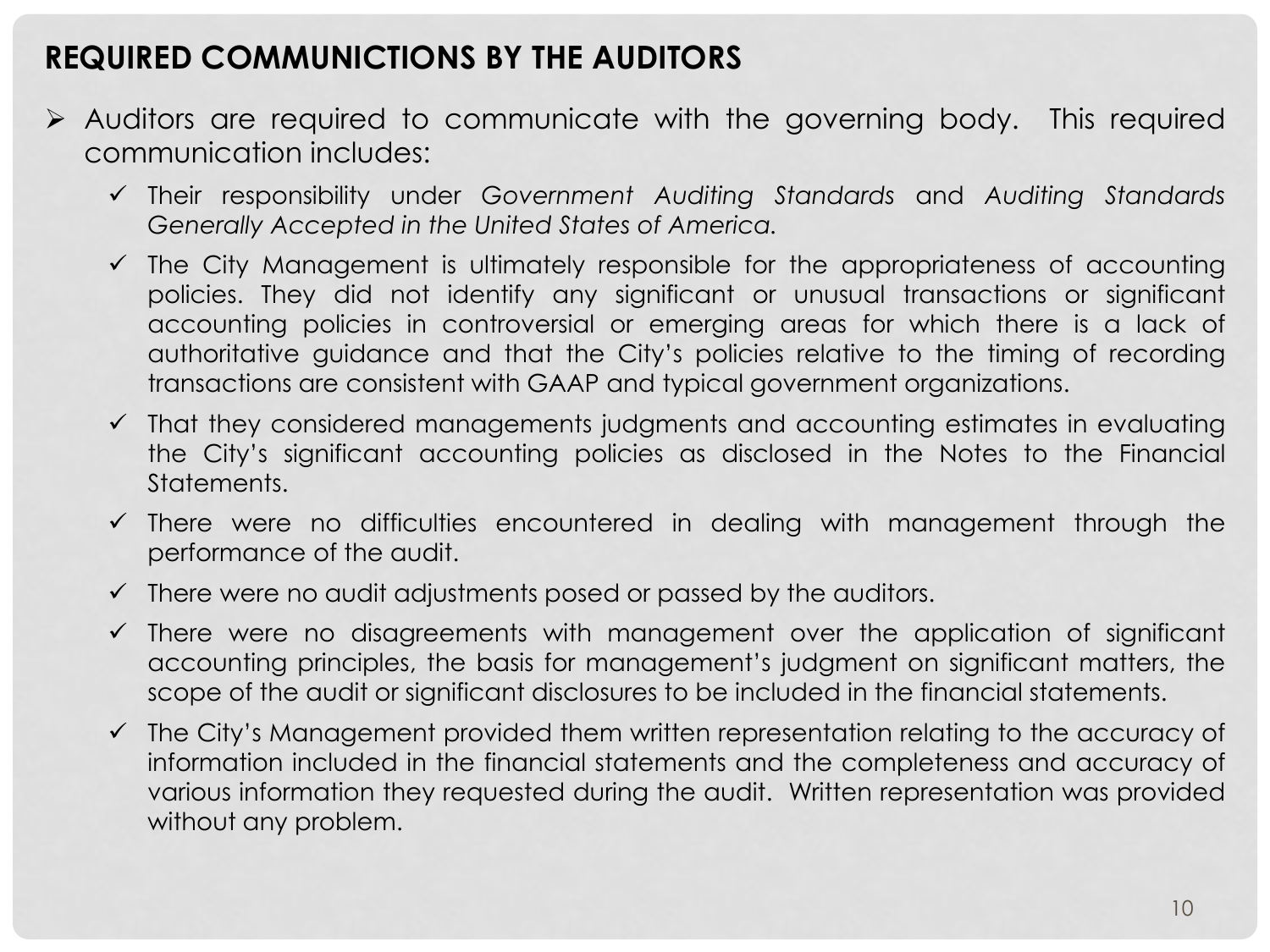### **REQUIRED COMMUNICTIONS BY THE AUDITORS**

- ✓ There were no significant issues discussed with management that would have affected the risk of material misstatement of the financial statements.
- ✓ That the auditors are independent of the City and all related organizations.